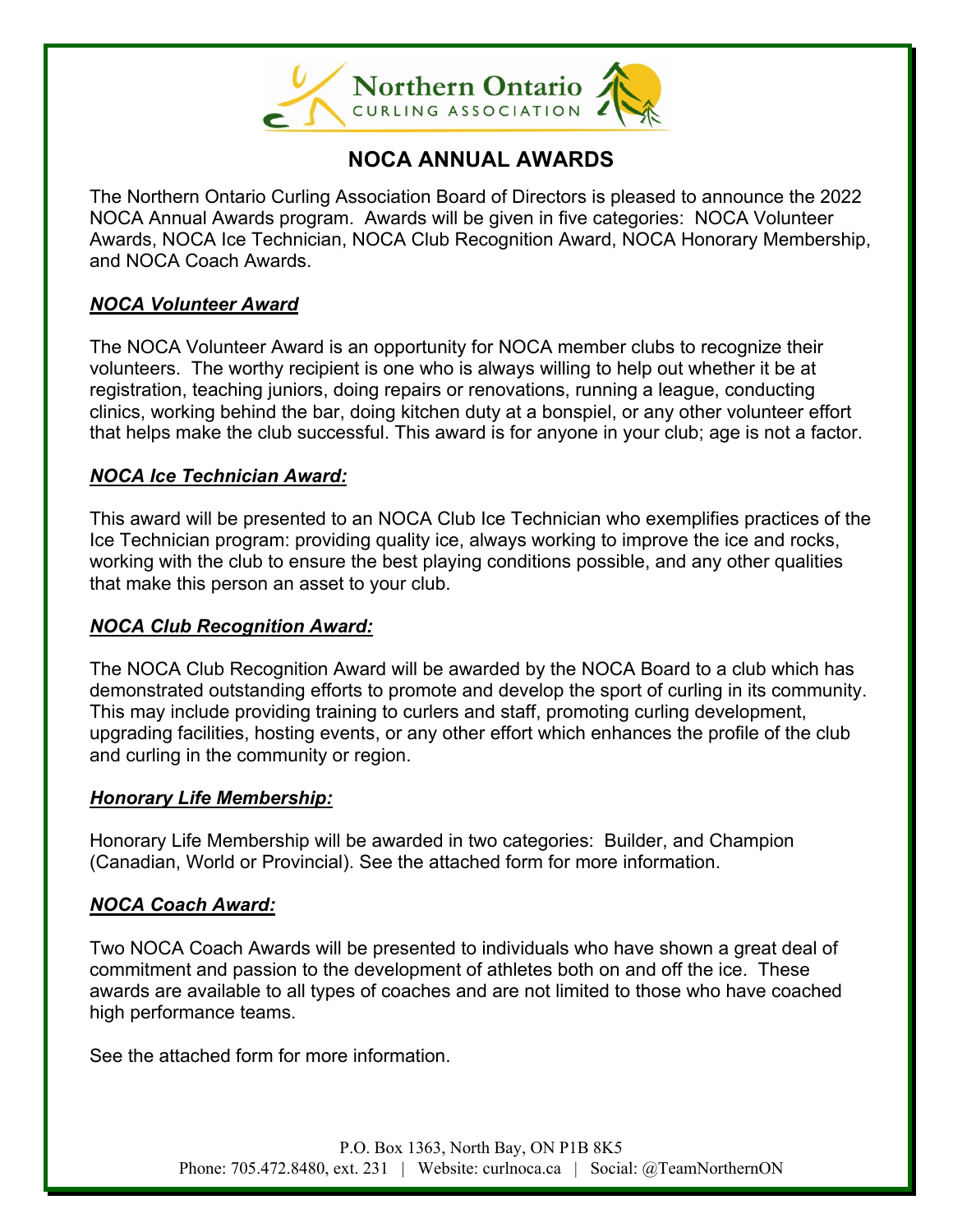# **Nomination Process:**

**Volunteer and Ice Technician Awards:** Write a letter of nomination outlining the reasons why the individual is deserving of this recognition.

**Honorary Life and Coach Awards:** Complete the applicable attached form

**Club Recognition Award:** Send a letter of recommendation indicating why a club should be recognized according to the criteria.

All nominations must be received by March 22nd. Selections will be made after this date and the award winners will be named at the Annual General Meeting and presented at a later date.

### **Please send your nominations to the NOCA office, address below. The nominations may be mailed or sent electronically, but must be received by March 22nd.**

\*\*\* NOCA current Board members and Staff are not eligible to be nominated for these awards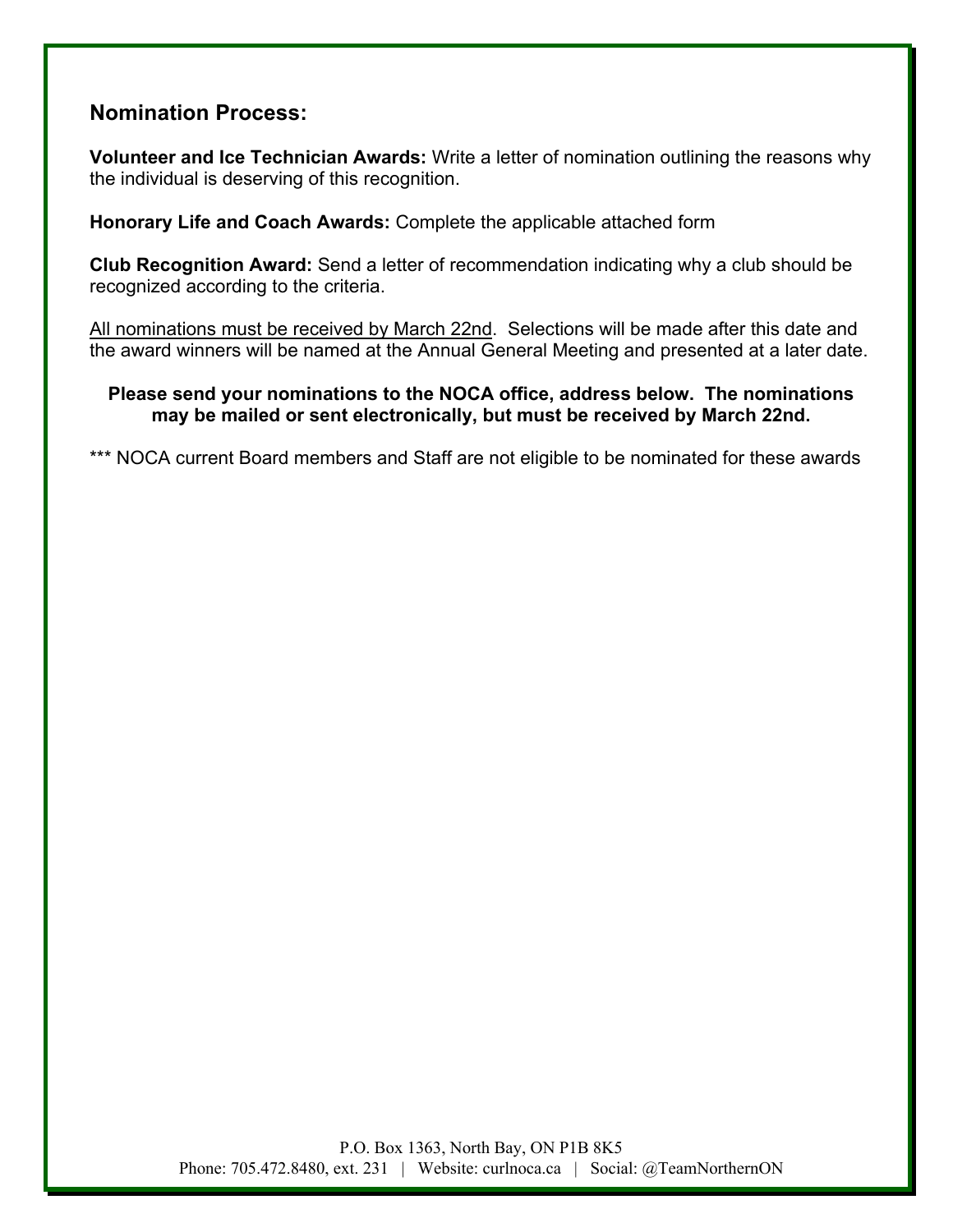## *NOCA HONOURARY LIFE MEMBERSHIP NOMINATION FORM*

**Nomination Criteria: (Choose one of the following)**

- **A. The nominee should have served the sport of curling as a builder in an outstanding manner deserving of the honor and promoted or worked on a voluntary basis without remuneration.**
- **B. The nominee should be a curler winning two (2) Canadian Championships or one World Championship**
- **C. The nominee may be a curler winning three (3) Provincial Championships.**

### **Application:**

Anyone may submit a nomination for a past or active member or team in category A, B, or C. Complete the form below in full and submit it to the Northern Ontario Curling Association **no later than March 22nd.**

| <b>Please Print</b> |  |  |
|---------------------|--|--|
|                     |  |  |

| <b>Nominee</b>                                                  |                                      |  |  |  |
|-----------------------------------------------------------------|--------------------------------------|--|--|--|
| Name:                                                           | <b>Yes</b><br><b>No</b><br>Deceased: |  |  |  |
| <b>Address:</b>                                                 |                                      |  |  |  |
|                                                                 |                                      |  |  |  |
| <b>Telephone Number:</b>                                        | E-mail:                              |  |  |  |
| <b>Curling Club Name:</b>                                       |                                      |  |  |  |
| <b>Selected Category (select one)</b>                           |                                      |  |  |  |
| <b>Champion: Canadian, World, Provincial</b><br><b>Builder:</b> |                                      |  |  |  |
|                                                                 |                                      |  |  |  |
| Nominee's Accomplishments (attach separate sheet if required)   |                                      |  |  |  |
|                                                                 |                                      |  |  |  |
|                                                                 |                                      |  |  |  |
|                                                                 |                                      |  |  |  |
|                                                                 |                                      |  |  |  |
|                                                                 |                                      |  |  |  |
|                                                                 |                                      |  |  |  |
|                                                                 |                                      |  |  |  |
|                                                                 |                                      |  |  |  |
|                                                                 |                                      |  |  |  |
| <b>Nominator</b>                                                |                                      |  |  |  |
| Name:                                                           |                                      |  |  |  |
| <b>Telephone Number:</b>                                        | E-mail:                              |  |  |  |